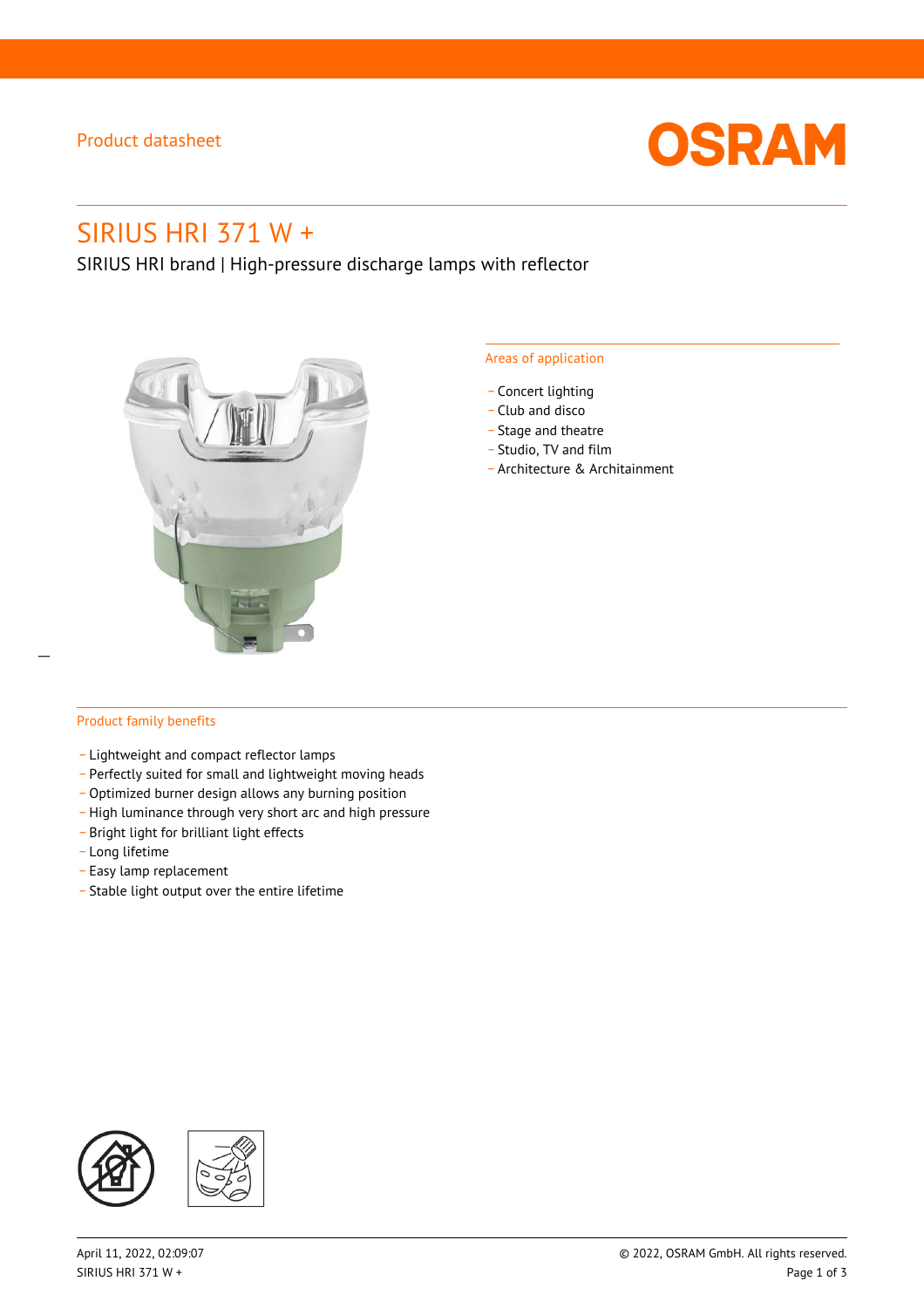# Product datasheet

# Technical data

### **Electrical data**

| Nominal wattage        | 370.00 W |
|------------------------|----------|
| <b>Nominal current</b> | 5 A      |
| Nominal voltage        | 70.0 V   |

#### **Photometrical data**

| <b>Nominal luminous flux</b> | 18300 lm |  |
|------------------------------|----------|--|
| Color temperature            | 7650 K   |  |
| Color rendering index Ra     | 85       |  |

# **Dimensions & weight**

| <b>Diameter</b> | 58.0 mm          |
|-----------------|------------------|
| Length          | 72.0 mm          |
| Arc length      | $1.2 \text{ mm}$ |

### **Lifespan**

|  |  | Lifespan |  |
|--|--|----------|--|

Γ

 $\overline{a}$ 

**Lifespan** 3000 h

# **Environmental information**

| Information according Art. 33 of EU Regulation (EC) 1907/2006 (REACh) |                               |  |  |
|-----------------------------------------------------------------------|-------------------------------|--|--|
| Date of Declaration                                                   | 07-04-2022                    |  |  |
| <b>Primary Article Identifier</b>                                     | 4062172110341   4062172110327 |  |  |
| Declaration No. in SCIP database                                      | In work                       |  |  |